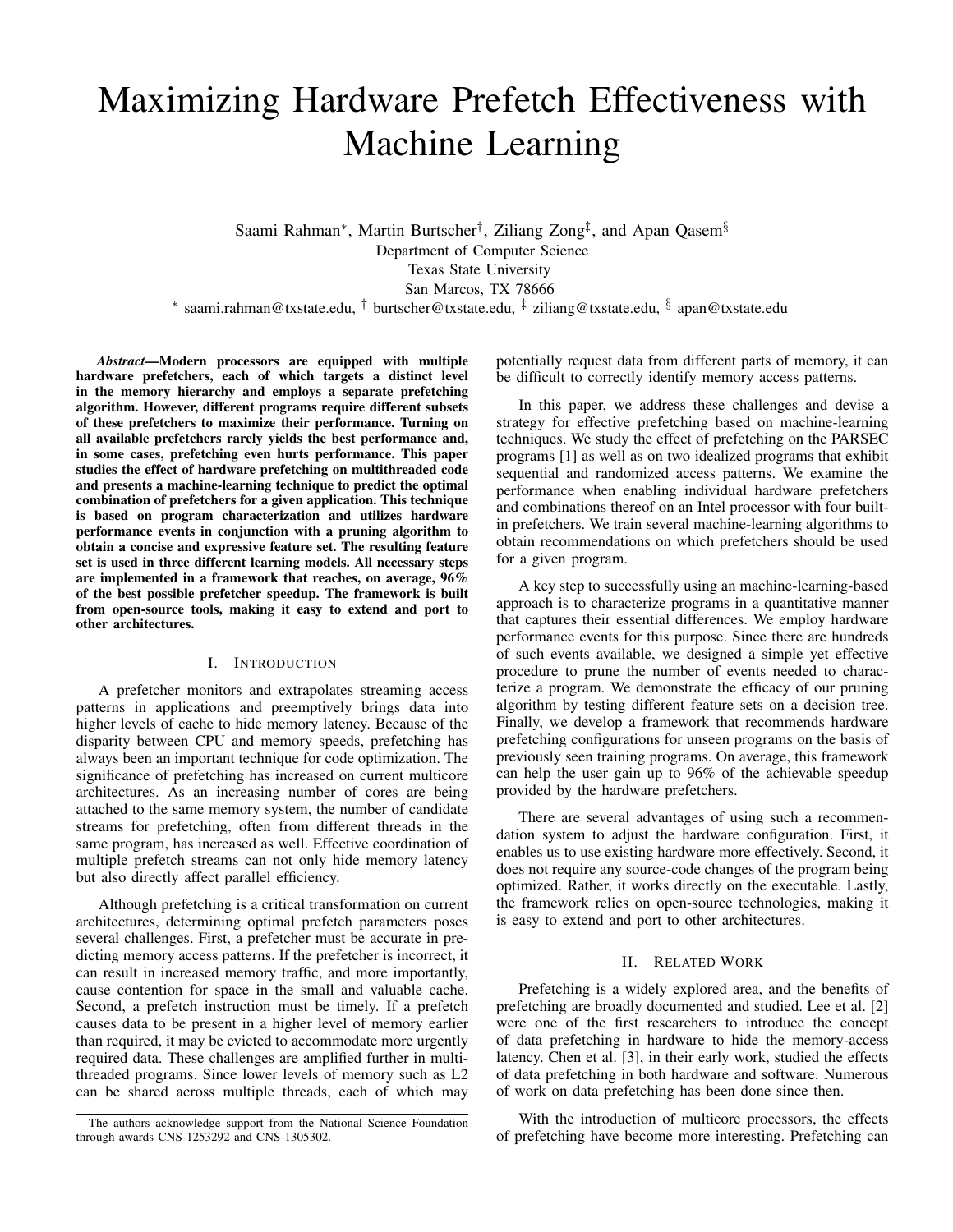hurt performance, and the ill-effects of prefetching have been studied [4], [5]. Puzak et al. [6] demonstrate cases where prefetching hurts and propose a characterization of prefetching based on timeliness, coverage, and accuracy. Lee et al. [7] conducted an in-depth investigation of when and why prefetching works. They performed an extensive analysis of both software and hardware prefetching performance on the SPEC CPU2006 benchmark programs, which are serial workloads.

Jayasena et al. [8] demonstrated the effectiveness of a decision tree to prune performance events used as features for detecting false sharing. Their approach has motivated us to include decision trees in our work. Cavazos et al. [9] developed a machine-learning model to find the best optimization configuration for the SPEC CPU2006 benchmark suite. The goal of their work was to select a set of compiler optimizations that results in good performance improvement. They report high classification accuracies when using performance events as features for a learning algorithm. Milepost GCC [10] is a large project to further crowdsourced optimization learning. It uses static features to characterize programs. Similar work by Demme et al. [11] uses graph clustering based on the data and control flow of programs to characterize program behavior. However, such characterizations are difficult to perform as they involve modifying the compiler or working on an intermediate representation of a program, making them hard to port.

Among the works we have studied, the following two are the most similar to ours. McCurdy et al. [12] characterized the impact of prefetching on scientific applications using performance events. They experimented with a combination of several benchmark programs on AMD processors. Their work primarily focuses on serial workloads, but they also studied the effects of running multiple serial programs simultaneously. Their work hinges on successfully isolating performance events that are expressive enough to capture the effects of prefetching. They hand-picked the performance events for the AMD architectures they worked on and would have to repeat the process of studying all available performance events for any new architecture. Liao et al. [13] presented a machine-learningbased approach to selecting the optimal prefetch configuration in a way similar to ours. However, their work also hinges on identifying architecture-specific performance events, which they did by hand. In addition, their work focuses on serial workloads whereas we are interested in parallel programs.

## III. MACHINE-LEARNING FRAMEWORK

Figure 1 shows the major tasks that our machine-learning framework performs. There are two key phases: training and testing. In the training phase, sample programs are run to generate features. Moreover, the programs are run with all possible prefetcher settings to determine the performance and identify the optimal hardware configuration. This information is used to train the learning models. The testing phase is simpler. First, an unseen program is run once to collect its features. Second, these features are fed into the trained model to obtain a recommendation of prefetch configuration.

# *A. Prefetcher Configurations*

Many modern processors implement hardware prefetchers. For example, our Intel Core2 processor is equipped with the following four prefetchers:



(b) Testing phase of the machine-learning framework

Fig. 1. Operation of machine-learning framework

- 1) Data cache unit (DCU) prefetcher: this prefetcher attempts to recognize a streaming algorithm and prefetches the next line into the L1 data cache.
- 2) Instruction pointer (IP) based stride prefetcher: this prefetcher tracks individual load instructions and attempts to detect strided accesses. It can detect strides of up to 2kB and prefetches into the L1 cache.
- 3) Spatial prefetcher (CL): this prefetcher attempts to complete a cache line brought into the L2 by fetching the paired line to form a 128-byte aligned chunk.
- 4) Stream prefetcher (HW): this prefetcher attempts to detect streaming requests from the L1 cache and brings in anticipated cache lines into the L2 and LLC.

It should be noted that more recent Intel architectures, such as SandyBridge and Haswell, include the same prefetchers. Interestingly, it is not defined which of these four prefetchers are enabled or disabled by default [13]. In this work, we define a *configuration* to be the enabled/disabled state of the prefetchers, expressed by a four-bit bitmask, where each bit represents a prefetcher. The value 1 means the corresponding prefetcher is enabled and a 0 means it is disabled. From most significant bit to least, the mapping of bits to prefetchers is: HW, CL, DCU, and IP. We controlled the prefetcher configuration of the processor using the open-source tool *Likwid* [14].

It may seem that turning on all prefetchers, i.e., configuration 1111, should result in the best performance. However, other configurations can be superior. In fact, Figure 2 shows that, in some cases, configuration 1111 hurts performance. The reported speedup values are runtime improvements over our baseline configuration, which is 0000. For each configuration, we carried out three runs and used the best runtime to shield the results somewhat from operating system jitter. Since the run yielding the best performance is not only the least interrupted but also the run that finished the task in the shortest amount of time, we strive to improve upon this value.

Several observations can be made from Figure 2. First, within the same program, changing the prefetcher configuration can have a significant impact on performance. For example, freqmine and streamcluster show large variances in performance when the configuration is altered. Second, configuration 1111 is not always the best option, as can be seen in the cases of random, stream, streamcluster,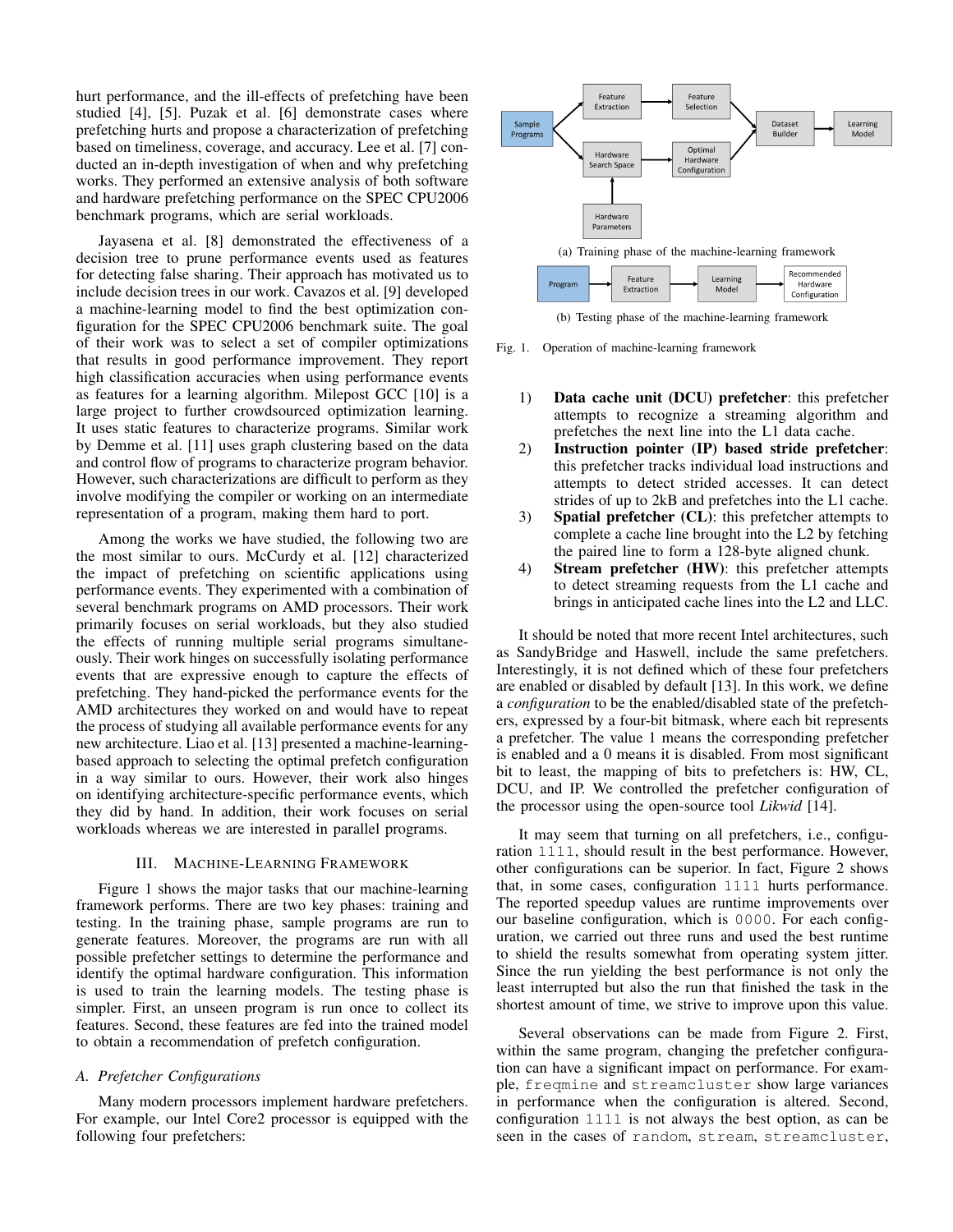

Fig. 2. Performance of all prefetcher configurations relative to no prefetching

and vips. Third, configuration 0000 can be the best configuration, that is, using prefetching can hurt performance, as in the case of canneal, fluidanimate, and in several configurations of random. Finally, in several cases, there are multiple "good" configurations, that is, several configurations perform almost as well as the best.

## *B. Feature Extraction*

We measured all performance events supported by our processor and used them as the initial feature set to characterize programs. Counting events such as L2 cache misses and stalled CPU cycles provides quantified insight into a program's behavior and has previously been employed to characterize programs [8], [9], [12], [13]. However, using all available events is problematic as it takes a long time to measure them and the supported events vary across processors. We use the pruning algorithm described below to address these problems.

Once generated, the features are normalized to event counts per million executed instructions. This scaling is necessary to be able to compare different programs and different runs of the same program. For instance, one hundred page faults may not be significant for a program that executes one billion instructions, but it will be significant for a program that only runs ten thousand instructions. For the program with ten thousand instructions, the normalized value will be *higher* compared to the program with one billion instructions, thus correctly capturing the difference in significance.

Figure 3 shows the count for all events for our 14 programs. The x-axis represents the events. The axes are removed as this

figure is used only as a visualization. Two key observations can be made from the figure. First, many events have similar values, therefore they do not carry discriminatory information for program behavior. Second, many of the events result in a very high count and cause other events with smaller ranges to disappear. We address this issue with feature scaling.

### *C. Feature Selection*

We used Algorithm 1 to prune the feature set. It consists of two subroutines: FindEvents and EventsUnion. FindEvents takes the event counts from two programs as input. For every distinct event, it checks if the two counts differ by at least  $\phi$ , where  $\phi$  is the relative difference expressed in the interval (0.0, 1.0). If they do, the event is included in a set. At the end of the subroutine, the set contains all events that sufficiently capture the distinctiveness between the two programs. The Diff function returns the absolute difference of its arguments divided by their maximum. We experimentally found  $\phi = 0.95$  to work well and exclusively use this threshold.

The EventsUnion subroutine takes a list of programs as input and, for all possible pairs of these programs, calls the FindEvents subroutine. It includes the returned sets in a multiset, which eventually contains the *expressive* events for all program pairs. Next, the EventsUnion subroutine employs a map to count the number of times each event occurs in the multiset. Finally, the map is sorted by the counts.

This algorithm is driven by the idea that, if an event has highly distinct counts between two programs, it captures an important aspect in which the two programs differ, and we should consider that event. However, there are many events that differ significantly for *any* two programs, and we end up with a large number of events. This is why we sort the map to prioritize the events by how often they are useful to distinguish between programs. From the sorted map, we can easily select the top most important events to build our ultimate feature set.

We use a final preprocessing step, called feature scaling, before the learning stage. Learning models are known to struggle when there is a large variance in the numeric ranges of the features. For example, if one feature has a range of 1 to 10 and another feature in the same feature set has a range of  $-10,000$  to  $+10,000$ , the learning model might struggle to draw accurate decision boundaries. As a remedy, we scale all features in feature vector  $x$  using the following formula:

$$
x'_{i} = \frac{x_{i} - \mu(x)}{max(x) - min(x)}
$$
 for  $i = 1$  to  $len(x)$ 

where  $\mu(x)$  is the average of the values in feature vector x. After scaling, all features are within the range -1 to 1.

Figure 4 shows the effect of feature scaling. The plots are significantly different from those in Figure 3. Also, the differences in program behavior are now much more apparent. For example, without scaling, the plots for blackscholes and bodytrack are not as distinguishable as they are with scaling. Additionally, canneal now appears substantially different from both bodytrack and blackscholes. This is because many event counts in canneal are not 0, contrary to how it appears in Figure 3. Similarly, the plots for swaptions, vips, and x264 look very similar without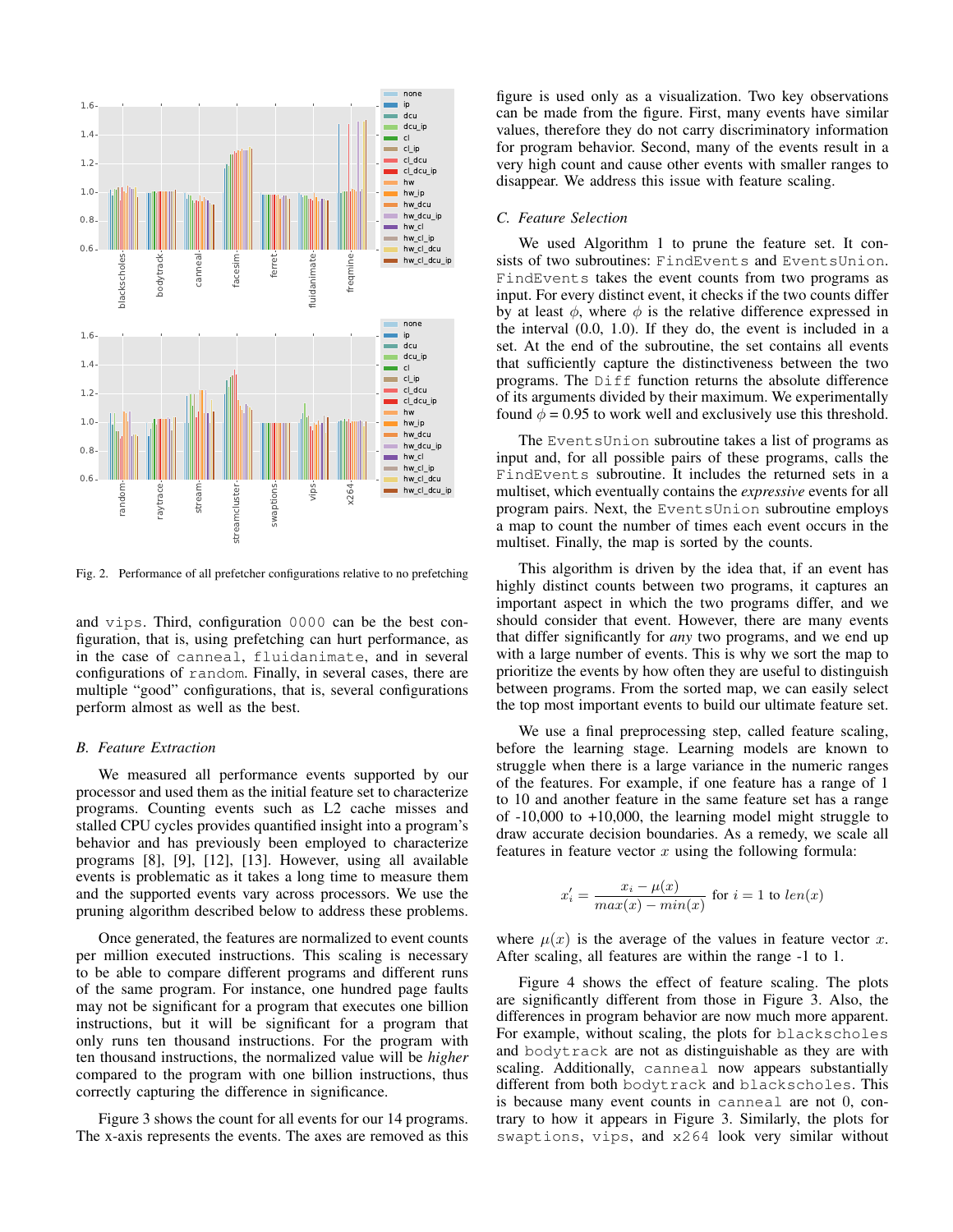

Fig. 3. Event-count visualization before feature scaling

scaling but are quite different once the features are scaled. The same is true for the other programs. The plots of the unscaled features are sparse whereas the plots of the scaled features differ more substantially between programs and are denser.

## *D. Learning Models*

The final component of our framework is a learning model. We evaluated two different traditional learning models, logistic regression and decision trees, and designed a Euclideandistance-based classifier that is tailored to our needs and captures the available information well.

*1) Training Labels:* The learning target is formulated in two ways for two different purposes. In the first formulation, we use a binary classifier that specifies whether a program benefits from prefetching or not. If the best prefetching configuration results in a speedup of at least 10% over configuration 0000, the program is said to benefit from prefetching. According to this metric, programs ferret, swaptions, fluidanimate, and canneal do not benefit. We use this formulation to decide how many of the top events found by Algorithm 1 to use (cf. Section IV.C). In the second formulation, we inspect the effect of each prefetcher in isolation. If enabling a specific prefetcher for a given program results in a speedup of at least 2% over configuration 0000, we classify the prefetcher as useful on that program. This yields four instances of learning models, one per prefetcher. Table I shows the resulting training labels. It also lists the best configuration for each program. Note that learning models should be trained on multiple examples for each class label. This is why we use four instances rather than a single instance that includes all combinations of prefetchers, i.e., 16 distinct class labels, which would require a lot more than our 14 programs to train.

*2) Euclidean-Distance-Based Model:* We use the Euclidean distance as a similarity metric for predicting good prefetcher configurations for previously unseen programs. The motivation behind this approach is that the four independent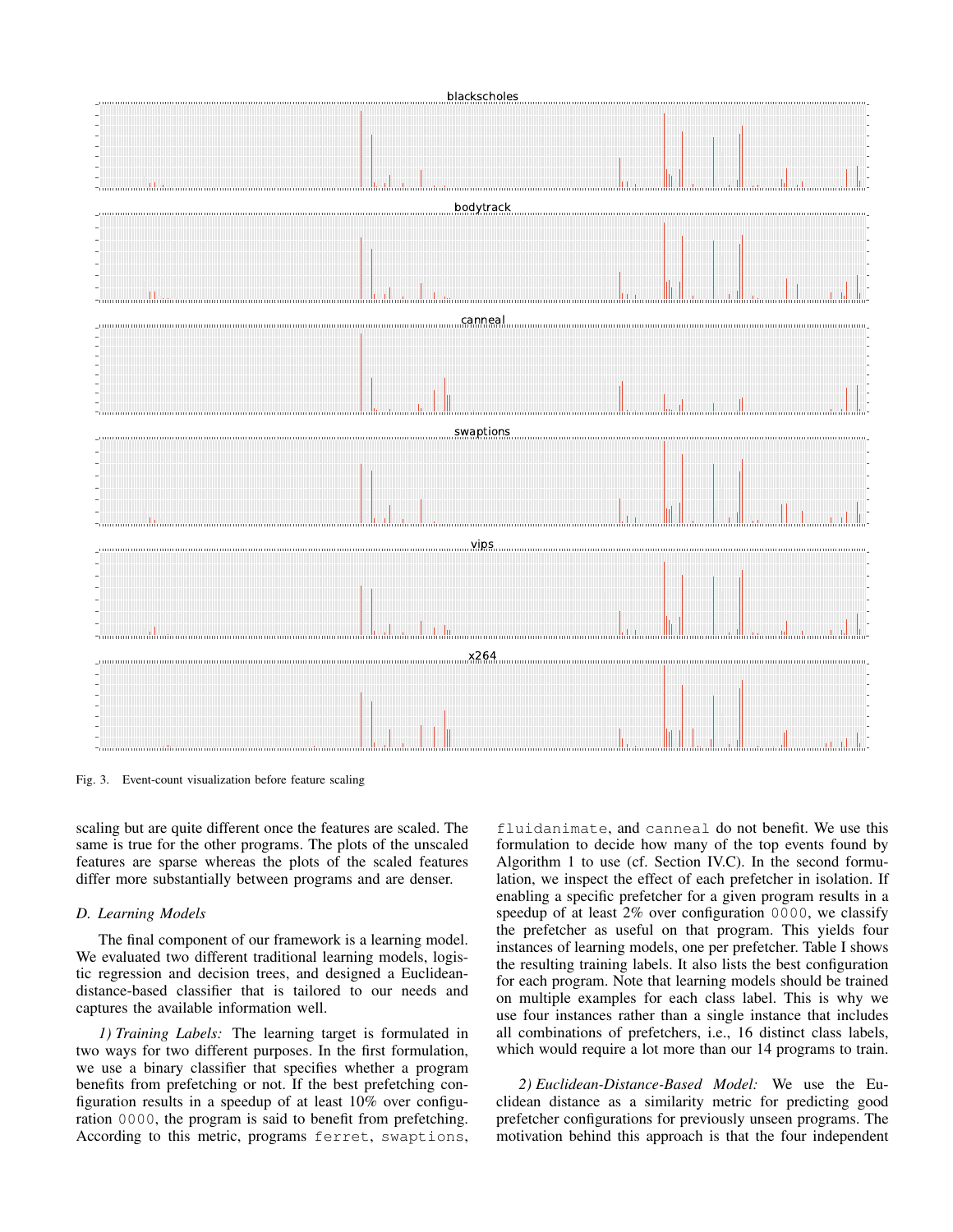

Fig. 4. Event-count visualization after feature scaling

| Program       | <b>Training Labels</b> |              |          |          | <b>Actual best configuration</b>                                                             |  |
|---------------|------------------------|--------------|----------|----------|----------------------------------------------------------------------------------------------|--|
|               | hw                     | dcu          | cl       | ip       |                                                                                              |  |
| blackscholes  | $\Omega$               | 1            | $\Omega$ | 1        | 1010                                                                                         |  |
| bodytrack     | $\Omega$               | $\mathbf{0}$ | $\Omega$ | $\Omega$ | 1111<br>1110<br>0000<br>1111<br>1011, 1110, 1111<br>0000<br>0000, 1000<br>0011<br>0100, 0110 |  |
| facesim       | 1                      | 1            | 1        | 1        |                                                                                              |  |
| ferret        | $\Omega$               | $\Omega$     | $\Omega$ | $\Omega$ |                                                                                              |  |
| freqmine      | $\mathbf{1}$           | $\mathbf{0}$ | $\Omega$ | 1        |                                                                                              |  |
| raytrace      | 1                      | 1            | $\Omega$ | $\Omega$ |                                                                                              |  |
| swaptions     | $\theta$               | $\theta$     | $\Omega$ | $\Omega$ |                                                                                              |  |
| fluidanimate  | $\Omega$               | $\mathbf{0}$ | $\Omega$ | $\Omega$ |                                                                                              |  |
| vips          | $\Omega$               | 1            | 1        | 1        |                                                                                              |  |
| x264          | $\Omega$               | 1            | 1        | $\Omega$ |                                                                                              |  |
| canneal       | $\Omega$               | $\mathbf{0}$ | $\Omega$ | $\Omega$ | 0000                                                                                         |  |
| streamcluster | 1                      | 1            | 1        | 1        | 0110                                                                                         |  |
| random        | 1                      | $\Omega$     | $\Omega$ | 1        | 1000, 1011                                                                                   |  |
| stream        | 1                      | 1            | $\Omega$ | 1        | 1000, 1001, 1011                                                                             |  |

TABLE I. TRAINING LABELS FOR OUR FOUR INDEPENDENT CLASSIFIERS AND ACTUAL BEST CONFIGURATION

classifiers do not capture the interaction between the prefetchers. Comparing the classifiers to the best configuration in Table I illustrates this problem, i.e., the combination of the four classifiers often is not the configuration that results in the maximum speedup. For example, consider raytrace, where the individually recommended prefetchers are hw and dcu, which corresponds to configuration 1100. However, the combination of these two prefetchers does not yield the best performance. To counteract this problem, our Euclideandistance-based model calculates the distance between the unseen program and every known program from the training set. It then uses these distances as weights to compute a score for each of the 16 possible prefetcher configurations. Concretely, the model computes the following 16-element vector:

$$
Score = \left[ \sum_{i=1}^{m} \frac{P_i[1]}{d_i^2}, \sum_{i=1}^{m} \frac{P_i[2]}{d_i^2}, \dots \sum_{i=1}^{m} \frac{P_i[16]}{d_i^2} \right]
$$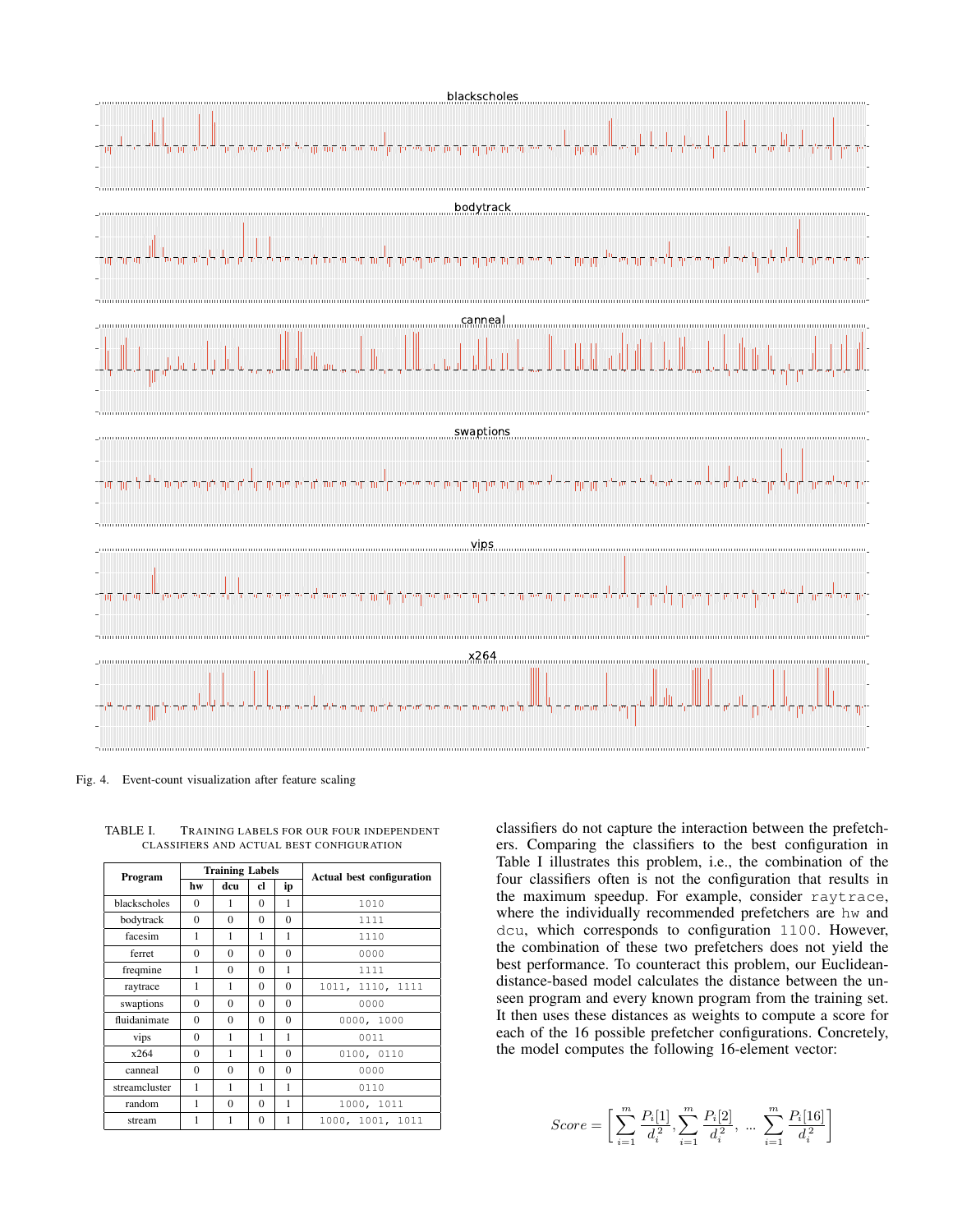Algorithm 1 Finding events that differ between two programs

**Require:**  $E_a$  and  $E_b$  contain measurements of the same events in the same order

| 2:<br>$set \leftarrow \{\}$<br>3:<br>for $i \leftarrow 1$ to $E_a.size$ do<br>4:<br>if DIFF $(E_a[i].value, E_b[i].value) \geq \phi$ then<br>$\triangleright$ relative difference<br>5:<br>$set$ .INCLUDE $(E_a[i].name)$<br>6:<br>end if<br>7:<br>end for<br>8:<br>return set<br>9: end function<br>10: function EVENTSUNION( $programs, \phi$ )<br>$multiset \leftarrow \{\}$<br>$map \leftarrow \text{MAP}()$<br>$\triangleright$ key: event name, value: occurrence<br>$numProgs \leftarrow programs.length$<br>for $i \leftarrow 1$ to $numProgs - 1$ do<br>for $j \leftarrow i + 1$ to numProgs do<br>$set \leftarrow$ FINDEVENTS(programs[i], programs[j], $\phi$ )<br>$multiset$ .INCLUDE $(set)$<br>end for<br>end for<br>for set in multiset do<br>for event in set do<br>if map.CONTAINS(event.name) then<br>$map[event.name] += 1$<br>else<br>$map[event.name] = 1$ |     | 1: function FINDEVENTS( $E_a$ , $E_b$ , $\phi$ ) |
|---------------------------------------------------------------------------------------------------------------------------------------------------------------------------------------------------------------------------------------------------------------------------------------------------------------------------------------------------------------------------------------------------------------------------------------------------------------------------------------------------------------------------------------------------------------------------------------------------------------------------------------------------------------------------------------------------------------------------------------------------------------------------------------------------------------------------------------------------------------------------------|-----|--------------------------------------------------|
|                                                                                                                                                                                                                                                                                                                                                                                                                                                                                                                                                                                                                                                                                                                                                                                                                                                                                 |     |                                                  |
|                                                                                                                                                                                                                                                                                                                                                                                                                                                                                                                                                                                                                                                                                                                                                                                                                                                                                 |     |                                                  |
|                                                                                                                                                                                                                                                                                                                                                                                                                                                                                                                                                                                                                                                                                                                                                                                                                                                                                 |     |                                                  |
|                                                                                                                                                                                                                                                                                                                                                                                                                                                                                                                                                                                                                                                                                                                                                                                                                                                                                 |     |                                                  |
|                                                                                                                                                                                                                                                                                                                                                                                                                                                                                                                                                                                                                                                                                                                                                                                                                                                                                 |     |                                                  |
|                                                                                                                                                                                                                                                                                                                                                                                                                                                                                                                                                                                                                                                                                                                                                                                                                                                                                 |     |                                                  |
|                                                                                                                                                                                                                                                                                                                                                                                                                                                                                                                                                                                                                                                                                                                                                                                                                                                                                 |     |                                                  |
|                                                                                                                                                                                                                                                                                                                                                                                                                                                                                                                                                                                                                                                                                                                                                                                                                                                                                 |     |                                                  |
|                                                                                                                                                                                                                                                                                                                                                                                                                                                                                                                                                                                                                                                                                                                                                                                                                                                                                 |     |                                                  |
|                                                                                                                                                                                                                                                                                                                                                                                                                                                                                                                                                                                                                                                                                                                                                                                                                                                                                 | 11: |                                                  |
|                                                                                                                                                                                                                                                                                                                                                                                                                                                                                                                                                                                                                                                                                                                                                                                                                                                                                 | 12: |                                                  |
|                                                                                                                                                                                                                                                                                                                                                                                                                                                                                                                                                                                                                                                                                                                                                                                                                                                                                 | 13: |                                                  |
|                                                                                                                                                                                                                                                                                                                                                                                                                                                                                                                                                                                                                                                                                                                                                                                                                                                                                 | 14: |                                                  |
|                                                                                                                                                                                                                                                                                                                                                                                                                                                                                                                                                                                                                                                                                                                                                                                                                                                                                 | 15: |                                                  |
|                                                                                                                                                                                                                                                                                                                                                                                                                                                                                                                                                                                                                                                                                                                                                                                                                                                                                 | 16: |                                                  |
|                                                                                                                                                                                                                                                                                                                                                                                                                                                                                                                                                                                                                                                                                                                                                                                                                                                                                 | 17: |                                                  |
|                                                                                                                                                                                                                                                                                                                                                                                                                                                                                                                                                                                                                                                                                                                                                                                                                                                                                 | 18: |                                                  |
|                                                                                                                                                                                                                                                                                                                                                                                                                                                                                                                                                                                                                                                                                                                                                                                                                                                                                 | 19: |                                                  |
|                                                                                                                                                                                                                                                                                                                                                                                                                                                                                                                                                                                                                                                                                                                                                                                                                                                                                 | 20: |                                                  |
|                                                                                                                                                                                                                                                                                                                                                                                                                                                                                                                                                                                                                                                                                                                                                                                                                                                                                 | 21: |                                                  |
|                                                                                                                                                                                                                                                                                                                                                                                                                                                                                                                                                                                                                                                                                                                                                                                                                                                                                 | 22: |                                                  |
|                                                                                                                                                                                                                                                                                                                                                                                                                                                                                                                                                                                                                                                                                                                                                                                                                                                                                 | 23: |                                                  |
|                                                                                                                                                                                                                                                                                                                                                                                                                                                                                                                                                                                                                                                                                                                                                                                                                                                                                 | 24: |                                                  |
|                                                                                                                                                                                                                                                                                                                                                                                                                                                                                                                                                                                                                                                                                                                                                                                                                                                                                 | 25: |                                                  |
|                                                                                                                                                                                                                                                                                                                                                                                                                                                                                                                                                                                                                                                                                                                                                                                                                                                                                 | 26: | end if                                           |
| end for                                                                                                                                                                                                                                                                                                                                                                                                                                                                                                                                                                                                                                                                                                                                                                                                                                                                         | 27: |                                                  |
| end for                                                                                                                                                                                                                                                                                                                                                                                                                                                                                                                                                                                                                                                                                                                                                                                                                                                                         | 28: |                                                  |
| return $SORT(map)$<br>$\triangleright$ sorts by values                                                                                                                                                                                                                                                                                                                                                                                                                                                                                                                                                                                                                                                                                                                                                                                                                          | 29: |                                                  |
| 30: end function                                                                                                                                                                                                                                                                                                                                                                                                                                                                                                                                                                                                                                                                                                                                                                                                                                                                |     |                                                  |

where  $m$  is the number of programs in the training set.  $P_i$  is a 16-element vector associated with program i. Each element in this vector corresponds to a configuration, which is simply the element's index in binary notation. The element's value represents the fraction of the achievable speedup that was reached when using the corresponding configuration on program *i*. For example,  $P_2[3]$  represents the fraction of speedup that was obtained on the  $2^{nd}$  training program using configuration 0011, since  $3_{10} = 0011_2$ . Finally,  $d_i$  denotes the Euclidean distance between the unseen program and the  $i^{th}$  training program.

The resulting vector contains a weighted score for each prefetching configuration. The recommended configuration is the binary representation of the index belonging to the maximum element. This approach combines the effect of every prefetching configuration on all training programs and qualifies the scores using distance squared. Thus, the prefetching performance of similar programs carries a greater weight than that of dissimilar programs. Moreover, if an unseen program is close to multiple programs, our approach ensures that the most similar program is not the sole basis for the recommendation.

#### IV. RESULTS AND ANALYSIS

#### *A. Experimental Environment*

We performed our measurements on a 2.4 GHz Intel Core2 Quad Q6600 processor with eight 32 kB L1 caches and two 4 MB L2 caches. All programs were compiled using GCC 4.8.2 with optimization level -O2 on an Ubuntu 14.04 operating system. The PARSEC programs were invoked using the parsecmgmt script that ships with the suite and run with the native input on eight threads. We repeated the experiments

TABLE II. EFFECT OF VARYING THE NUMBER OF FEATURES ON PRECISION, RECALL, AND ACCURACY

| <b>Featureset</b> | <b>Precision</b> | Recall | Accuracy |
|-------------------|------------------|--------|----------|
| All events        | 0.50             | 0.40   | 0.64     |
| Top 2             | 0.25             | 0.20   | 0.50     |
| Top 3             | 0.33             | 0.20   | 0.57     |
| Top 4             | 0.40             | 0.40   | 0.57     |
| Top 5             | 0.40             | 0.40   | 0.57     |
| Top 6             | 0.75             | 0.60   | 0.78     |
| Top 7             | 0.75             | 0.60   | 0.78     |
| Top 8             | 0.80             | 0.80   | 0.85     |
| Top 9             | 0.80             | 0.80   | 0.85     |
| Top $10$          | 0.80             | 0.80   | 0.85     |
| Top 20            | 0.60             | 0.60   | 0.71     |
| Top 30            | 0.50             | 0.60   | 0.64     |

with different numbers of threads, but no significant change in prefetching effectiveness was observed.

#### *B. Evaluation Method*

We used  $(k - 1)$  cross-validation to asses our learning models. Initially, we focused on the prediction accuracy. However, this does not capture the quality of the recommendation as multiple prefetching configurations may yield nearoptimal performance. For instance, the best configuration for streamcluster is 0110 giving a speedup of 1.37, but 0111 results in 1.34. Therefore, we found it more useful to look at what fraction of the achievable speedup can be obtained using the recommendations from the learning model.

#### *C. Choosing the Optimal Number of Features*

To test the efficacy of the feature-selection procedure in Algorithm 1, we trained and tested a decision tree using the top two events and fed the model with an increasing number of events to identify the saturation point. This point is reached when we use the top eight events, as shown in Table II. Using more than eight events degrades the learning performance. This demonstrates that our pruning algorithm is able to identify events that truly capture the differences between programs. Henceforth, we use the top eight events as our feature set except in the case of the Euclidean-distance-based model, which we found to work best with just the top six events.

#### *D. Recommending a Good Prefetcher Configuration*

Figure 5 shows the performance of the three learning models in terms of how close the recommended configuration's speedup is to that of the best possible configuration.

The logistic regression model reaches, on average, 92.4% of the achievable speedup. It performs poorly on freqmine because of how the training labels are derived. Applying the cl and dcu prefetchers separately on this program does not yield a speedup, which is why the models are trained to turn them off. However, good configurations for freqmine have both prefetchers turned on. Hence, this is a case where two prefetchers that do not result in significant speedup individually deliver a combined speedup that is greater than their sum.

The decision-tree-based model performs better than the logistic regression model on average, reaching 95.3% of the